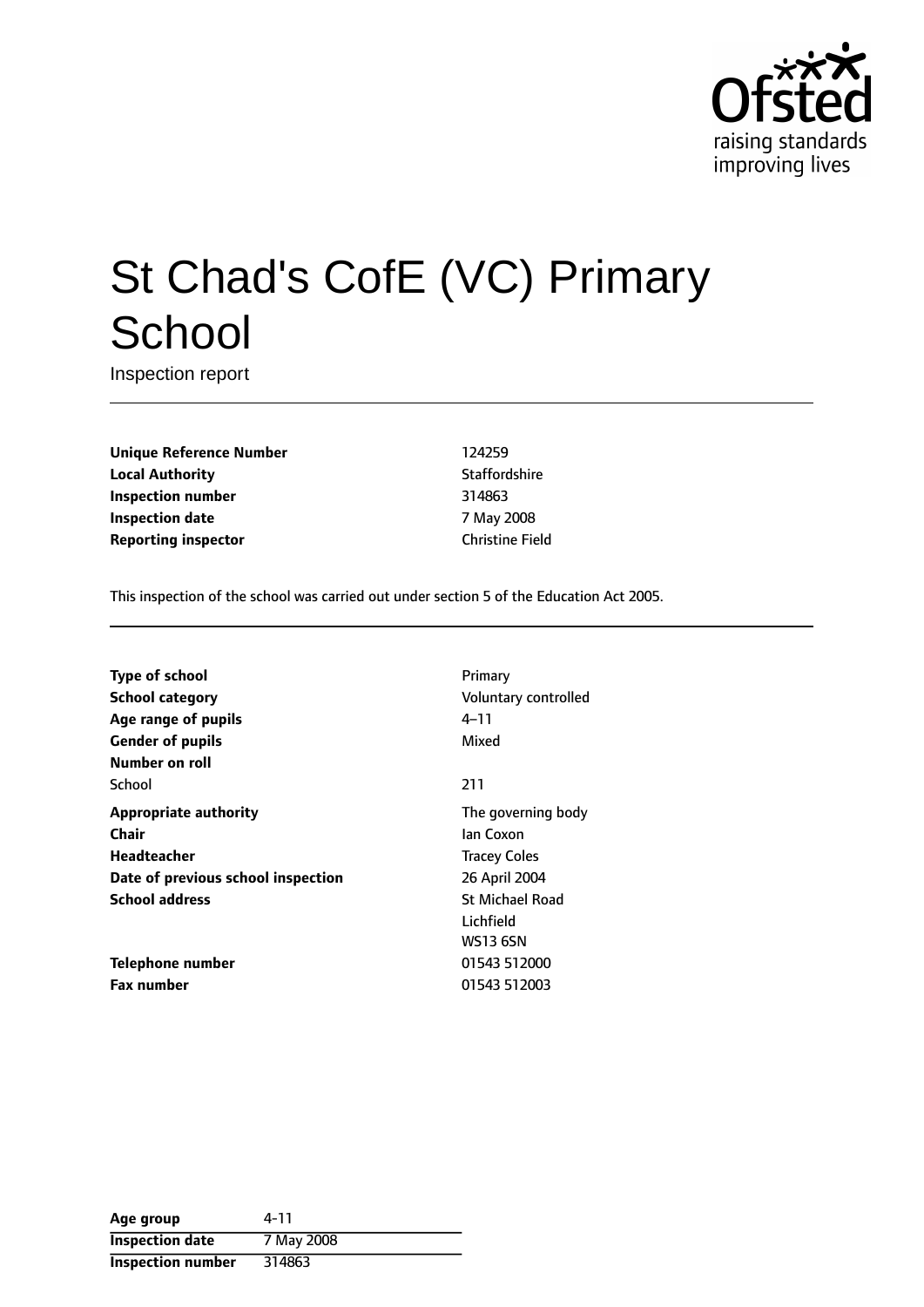.

© Crown copyright 2008

#### Website: www.ofsted.gov.uk

This document may be reproduced in whole or in part for non-commercial educational purposes, provided that the information quoted is reproduced without adaptation and the source and date of publication are stated.

Further copies of this report are obtainable from the school. Under the Education Act 2005, the school must provide a copy of this report free of charge to certain categories of people. A charge not exceeding the full cost of reproduction may be made for any other copies supplied.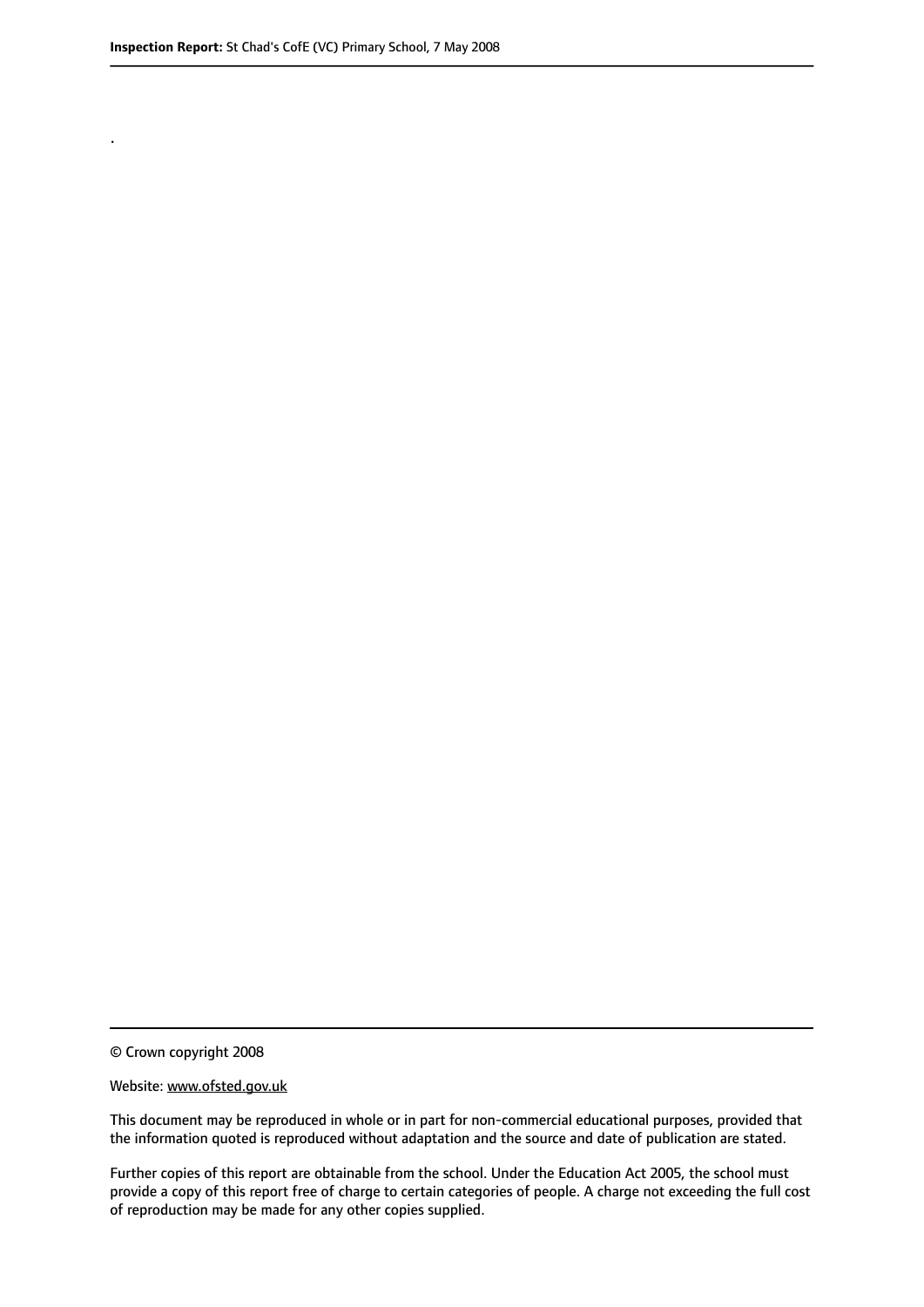# **Introduction**

The inspection was carried out by one Additional Inspector. The inspector evaluated the overall effectiveness of the school and investigated the following issues: • the quality of teaching, learning and the progress made by learners in Key Stage  $1 \cdot$  the quality of assessment and use of targets; and • the effectiveness of the school's monitoring and school improvement planning. Evidence was gathered from observations of pupils at work and play, discussion with staff, governors and pupils, scrutiny of documentation and an analysis of parents' views. Other aspects of the school's work were not investigated in detail, but the inspector found no evidence to suggest that the school's own assessments, as given in its self-evaluation, were not justified, and these have been included where appropriate in this report.

# **Description of the school**

The school serves a local community comprising families living in favourable circumstances. Almost all pupils are from White British backgrounds, with very few from minority ethnic backgrounds. The number of pupils eligible for free school meals is much lower than typically seen in primary schools. The proportion of pupils with learning difficulties and/or disabilities is below the national average. There have been recent changes in senior staff, including the appointment of an acting deputy headteacher.

## **Key for inspection grades**

| Outstanding  |
|--------------|
| Good         |
| Satisfactory |
| Inadequate   |
|              |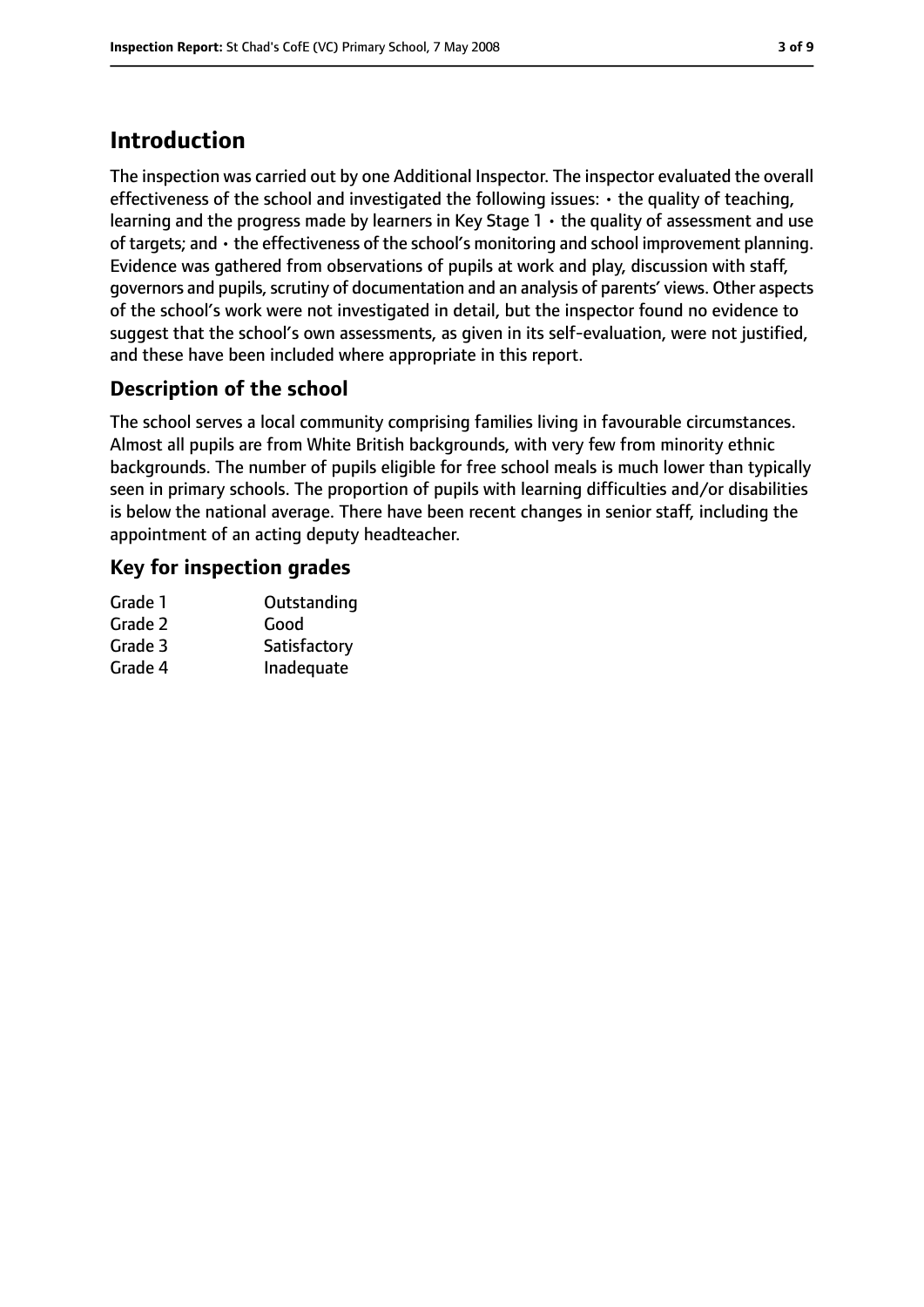# **Overall effectiveness of the school**

#### **Grade: 2**

St Chad's is a good school in which pupils build outstanding personal and social skills and achieve well academically because of the good provision made for them. Pupils show extremely positive attitudes to learning, behave very sensibly and show kindness and consideration to one another. This results in a harmonious school in which mutually respectful relationships underpin the pupils' successful learning. The Building Learning Power Programme helps them tackle new experiences with a 'can do' attitude that also fosters high levels of self-esteem and self-worth. Pupils' excellent attendance is testament to the enormous enjoyment they gain from the well-planned and interesting lessons and the exciting curriculum that is generally well tailored to meeting personal needs. The International Award in recognition of the school's links with partner schools in Cyprus and Turkey, and its involvement in a 'Sporting Partnership' with local schools, are just two of the 'extras' on offer to pupils and demonstrate the school's clear commitment to community cohesion.

Children make a good start to school in the Foundation Stage. Pupils in Years 1 to 6 continue to achieve well and reach standards that are above the level expected for their age by the end of Year 6. School data show that the picture in English and science is slightly more positive than in mathematics. Pupils' progress varies from year to year but is good overall across all three subjects. More-able pupils tend to make more consistent progress in English than in mathematics. This is particularly the case in Year 2, where there is not a consistent level of challenge. An over-reliance on worksheets in this year group is hindering the more able pupils from making more rapid progress in mathematics. Additionally, the lack of organisation in pupils' recording in this subject limits teachers' ability to check whether the more able pupils are making the good progress expected of them.

Good teaching is enabling most pupilsto develop good basic skills. Classrooms are well resourced with good quality displays that pupils draw on readily to support their learning. The deployment of teaching assistants to help pupils with learning difficulties and/or disabilities in group or independent tasks is a positive feature. However, their involvement in supporting teaching and learning at the start of lessons is not always as active as it could be. Academic guidance is satisfactory. Encouraging and diagnostic marking in books and the use of challenging personal targets is much more consistent in Key Stage 2 than in Key Stage 1 and means that older pupils having a clearer understanding of how well they are doing and how to aim higher. In addition, the school's use of skills ladders to assess pupils' progress in writing and guide their next learning steps offers a model of good practice, which is successfully supporting learning. This practice has yet to be transferred to mathematics and is another reason why progress is not quite as strong as in English.

Pastoral care is outstanding and is the reason for pupils' outstanding spiritual, social, moral and cultural development. Staff know the pupils very well and are extremely responsive to their needs. Pupils say how safe they feel at school because 'staff listen to them and help out if there are any worries.' They have an excellent understanding of how to keep safe themselves. For example, pupils in Years 3 and 4 worked with a road safety team. They walked a route around the school, identified potential hazards and then devised a personal safety strategy to overcome them. Pupils are also extremely alert about how to keep healthy and recognise the importance of a balanced diet and plenty of exercise. Members of the school council, who are excellent ambassadors for their school, commented that the residential outward-bound experience to Chase Water was a great opportunity to improve personal fitness, whilst camping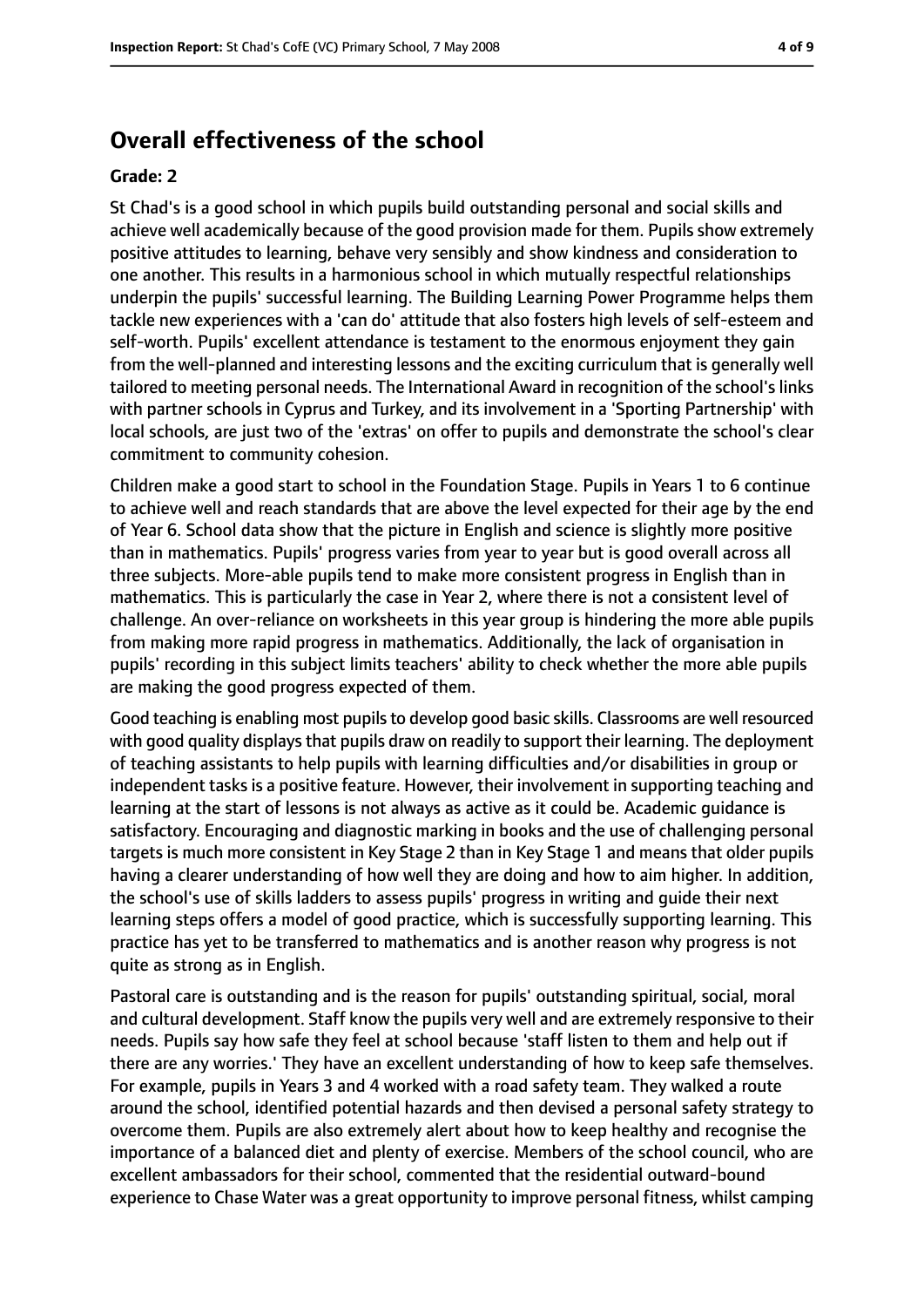at Shugborough in Year 6 was 'simply the best.' Pupils' successful running of the school bank, which attracts many 'savers,' is a highly successful venture that acts as a powerful vehicle to help pupils become very financially aware. Coupled with an excellent understanding of democratic processes, pupils are being extremely well prepared for their future economic well-being.

The headteacher's very good leadership is the main driving force behind the school's many successes. Her style is very 'hands on'; she knows the school inside out and, together with the acting deputy headteacher, has worked effectively to move the school forward since its last inspection. Despite the recent turnover of staff, the school has sustained a good level of effectiveness and has the capacity to continue to do so. This is because staff are a strong team, reflective about their practice and keen to share ideas in the pupils' best interests. The school improvement plan usefully shows a strong focus on developing pupils' confidence to tackle new skills as part of the Building Learning Power Programme, and improving assessment. However, it is not specific enough in identifying how improvement in teaching, standards and achievement can be measured and evaluated. Governance is good. Through subject links and ongoing training, governors are further developing their monitoring and evaluation roles. They have worked very effectively with school managers to secure the Financial Management Standard, which is testament to their very effective budget control, financial management systems and pursuit of best value.

## **Effectiveness of the Foundation Stage**

#### **Grade: 2**

Most children start in Reception with skills and abilities which are similar to those of others of their age. The school assesses quickly those children with learning difficulties. Good links with a range of agencies are used to respond effectively to their needs. Further improvement in resources is anticipated, through the Community Learning Partnership, to help the increasing number of children requiring speech therapy. Children settle quickly into school because of a well-planned induction programme. A secure home partnership supports this with plans to extend further the links with parents and carers. The children are taught well and because of this make good progress in meeting their early learning goals, and are well prepared to start work on the National Curriculum when they transfer to Year 1. The teaching team works very well together and is particularly successful in helping the children to build independence and confidence to 'have a go' at new things. It is noticeable just how much the children enjoy learning together because the activities are well organised, with a good balance of adult-led learning and children working independently. The strong emphasis on letters and sounds is helping children develop their reading and writing skills steadily. During the inspection, children worked well on learning in the outdoor area painting 'beautiful flowers' whilst others went on a maths trail or explored volume and capacity as they filled various containers with coloured water. The space available for outdoor play is generous, with the staff having some good ideas about how to extend its use and make it more freely available to the children.

# **What the school should do to improve further**

- Improve marking and the use of targets in Key Stage 1 and ensure that there is a consistent level of challenge in the mathematics work set for more-able learners in Year 2.
- Sharpen the school development plan so that there are precise targets for improving teaching, standards and achievement against which progress and impact can be measured.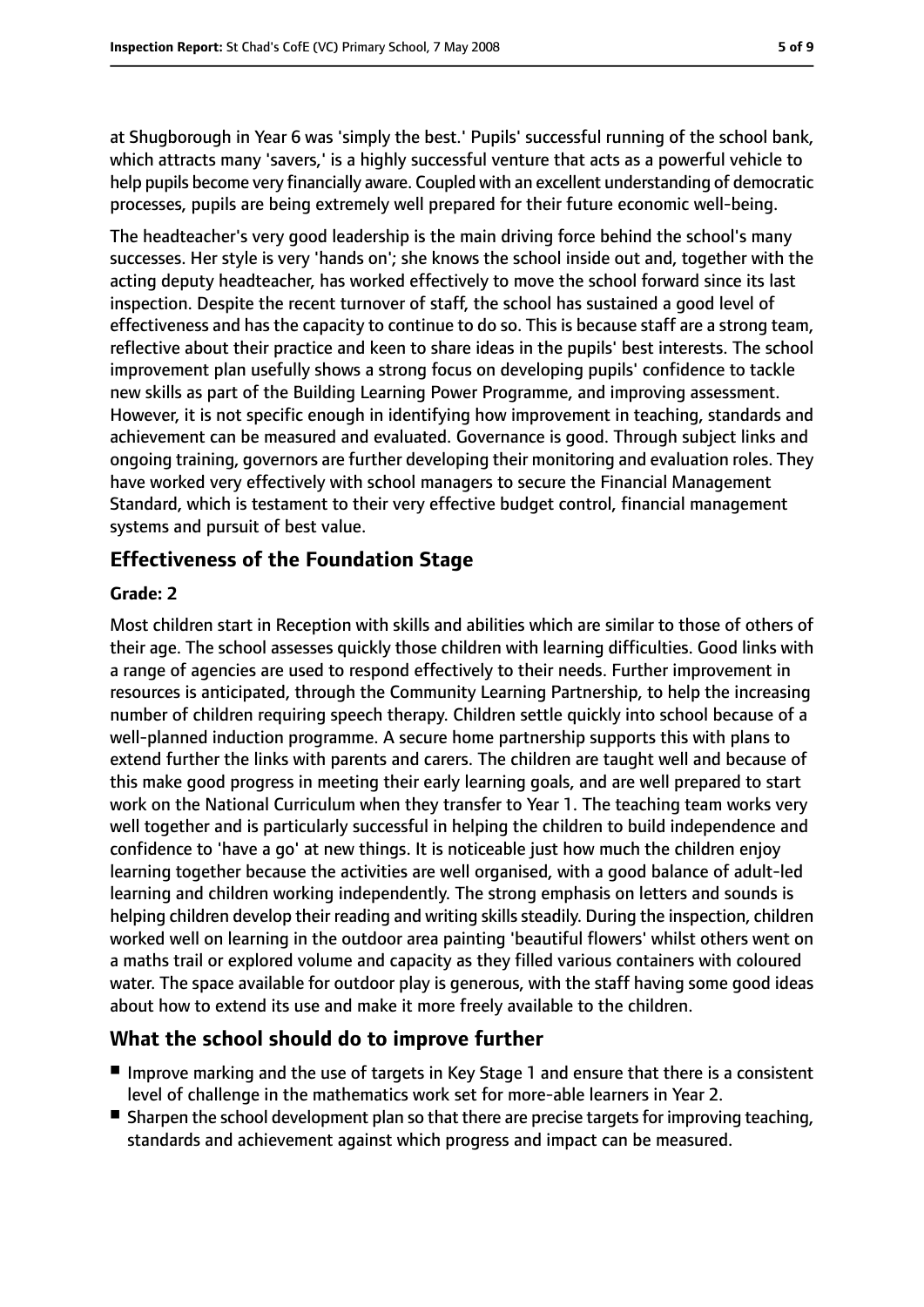**Any complaints about the inspection or the report should be made following the procedures set out in the guidance 'Complaints about school inspection', which is available from Ofsted's website: www.ofsted.gov.uk.**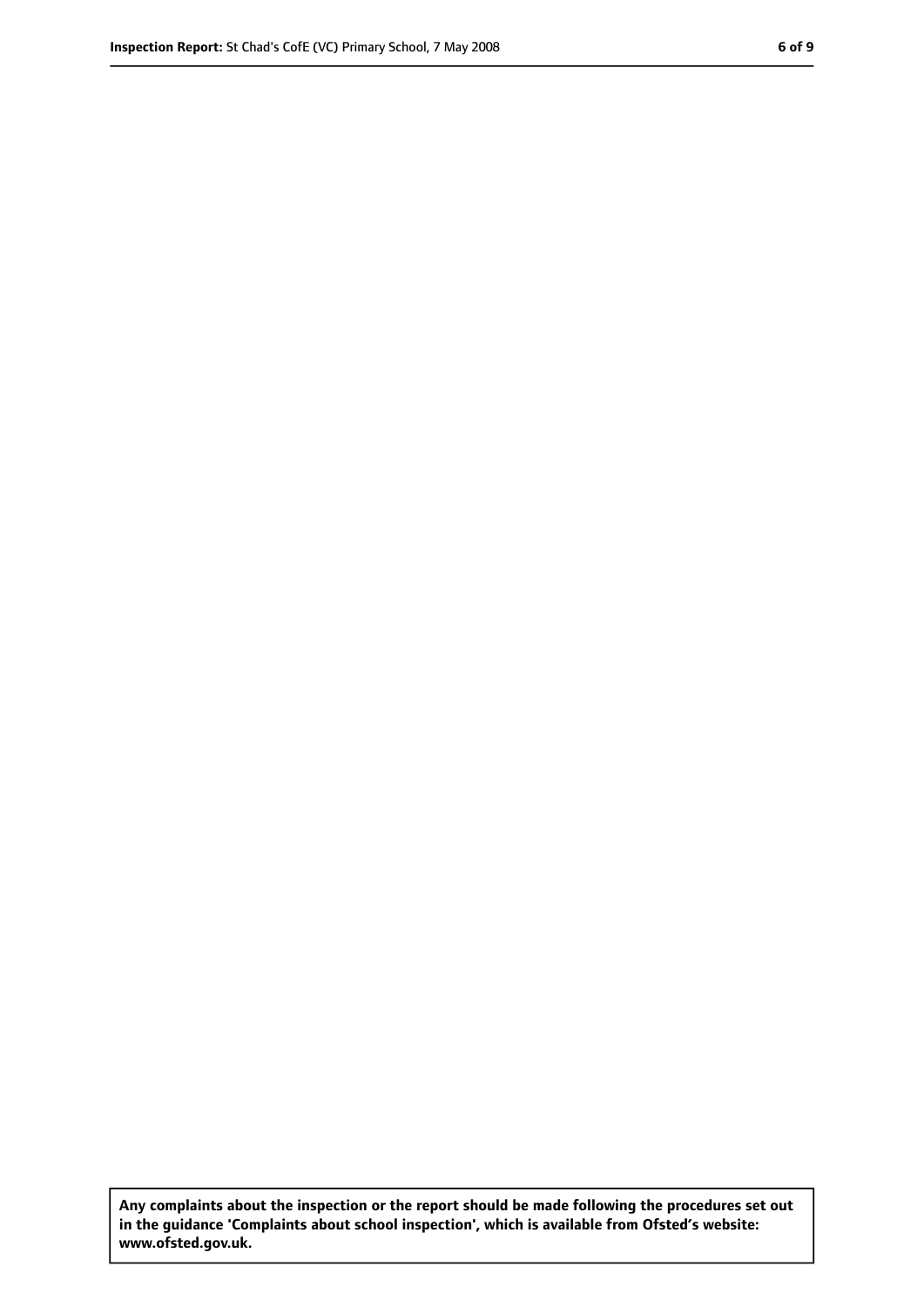# **Inspection judgements**

| $^{\backprime}$ Key to judgements: grade 1 is outstanding, grade 2 good, grade 3 satisfactory, and | <b>School</b>  |
|----------------------------------------------------------------------------------------------------|----------------|
| arade 4 inadeguate                                                                                 | <b>Overall</b> |

# **Overall effectiveness**

| How effective, efficient and inclusive is the provision of education, integrated<br>care and any extended services in meeting the needs of learners? |     |
|------------------------------------------------------------------------------------------------------------------------------------------------------|-----|
| Effective steps have been taken to promote improvement since the last<br>inspection                                                                  | Yes |
| How well does the school work in partnership with others to promote learners'<br>well-being?                                                         |     |
| The effectiveness of the Foundation Stage                                                                                                            |     |
| The capacity to make any necessary improvements                                                                                                      |     |

# **Achievement and standards**

| How well do learners achieve?                                                                               |  |
|-------------------------------------------------------------------------------------------------------------|--|
| The standards <sup>1</sup> reached by learners                                                              |  |
| How well learners make progress, taking account of any significant variations between<br>groups of learners |  |
| How well learners with learning difficulties and disabilities make progress                                 |  |

# **Personal development and well-being**

| How good is the overall personal development and well-being of the<br>learners?                                  |  |
|------------------------------------------------------------------------------------------------------------------|--|
| The extent of learners' spiritual, moral, social and cultural development                                        |  |
| The extent to which learners adopt healthy lifestyles                                                            |  |
| The extent to which learners adopt safe practices                                                                |  |
| How well learners enjoy their education                                                                          |  |
| The attendance of learners                                                                                       |  |
| The behaviour of learners                                                                                        |  |
| The extent to which learners make a positive contribution to the community                                       |  |
| How well learners develop workplace and other skills that will contribute to<br>their future economic well-being |  |

# **The quality of provision**

| How effective are teaching and learning in meeting the full range of the<br>learners' needs?          |  |
|-------------------------------------------------------------------------------------------------------|--|
| How well do the curriculum and other activities meet the range of needs<br>and interests of learners? |  |
| How well are learners cared for, quided and supported?                                                |  |

 $^1$  Grade 1 - Exceptionally and consistently high; Grade 2 - Generally above average with none significantly below average; Grade 3 - Broadly average to below average; Grade 4 - Exceptionally low.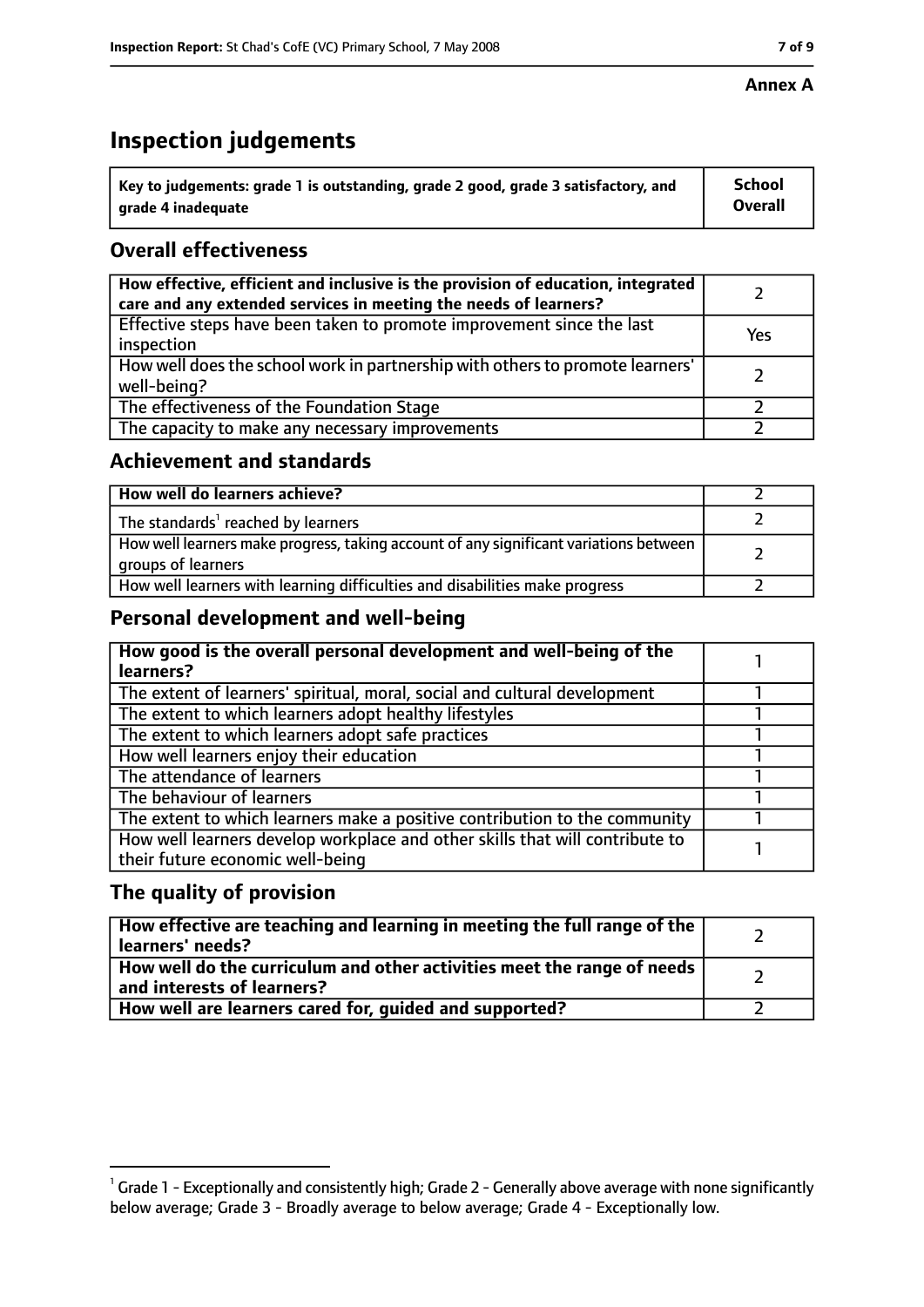# **Leadership and management**

| How effective are leadership and management in raising achievement<br>and supporting all learners?                                              |     |
|-------------------------------------------------------------------------------------------------------------------------------------------------|-----|
| How effectively leaders and managers at all levels set clear direction leading<br>to improvement and promote high quality of care and education |     |
| How effectively leaders and managers use challenging targets to raise standards                                                                 |     |
| The effectiveness of the school's self-evaluation                                                                                               |     |
| How well equality of opportunity is promoted and discrimination tackled so<br>that all learners achieve as well as they can                     |     |
| How effectively and efficiently resources, including staff, are deployed to<br>achieve value for money                                          |     |
| The extent to which governors and other supervisory boards discharge their<br>responsibilities                                                  |     |
| Do procedures for safequarding learners meet current government<br>requirements?                                                                | Yes |
| Does this school require special measures?                                                                                                      | No  |
| Does this school require a notice to improve?                                                                                                   | No  |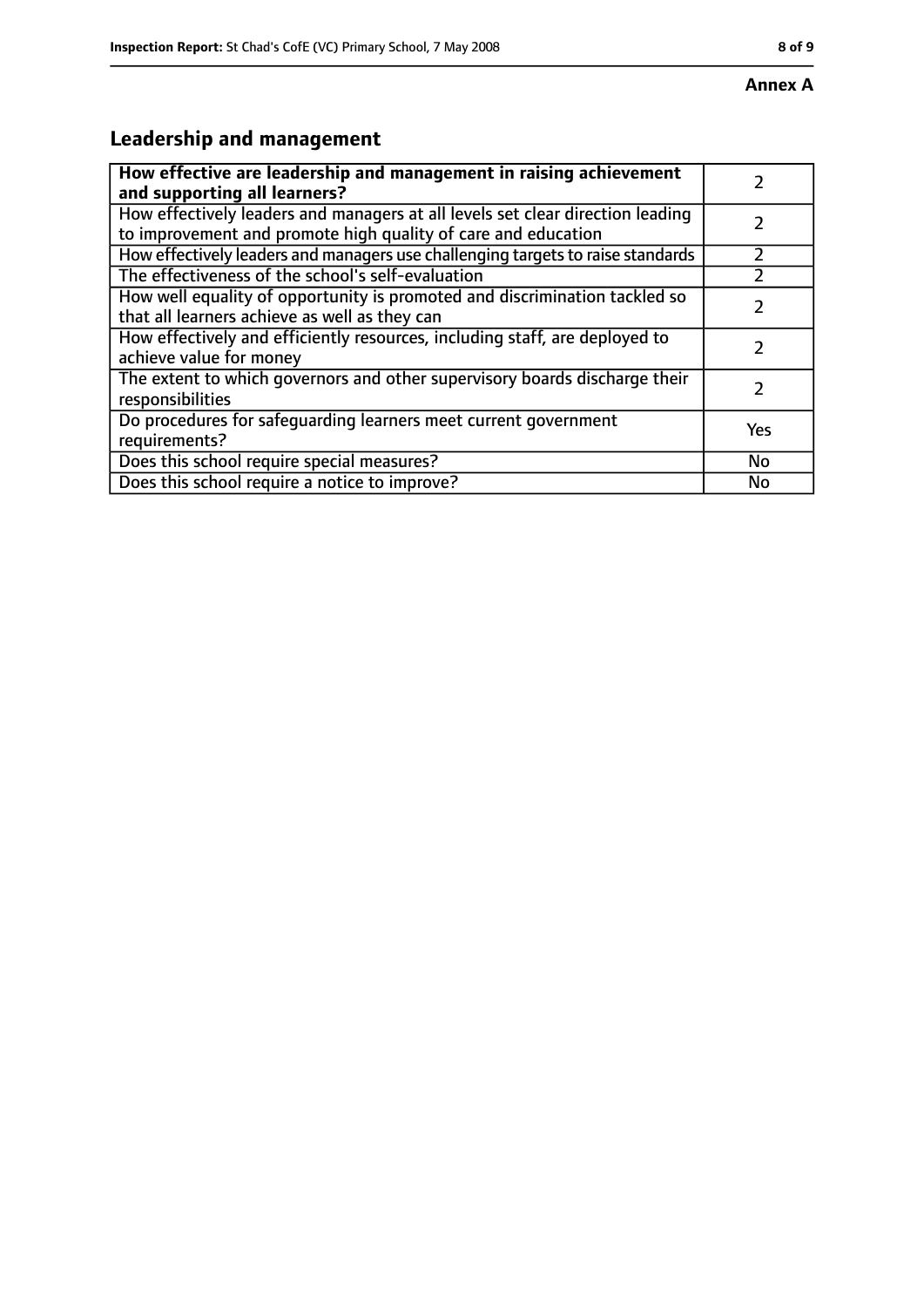# **Text from letter to pupils explaining the findings of the inspection**

8 May 2008

### Dear Pupils

Inspection of St Chad's CE (VC) Primary School, Lichfield WS1 6SN

Thank you for the warm and friendly welcome you gave to me when I visited your school. I really enjoyed chatting to you and especially meeting with the school council. They told me that St Chad's is 'a good school that has a family feel, is a happy place in which everyone is helped to do their best and enjoy being there.' They are right! These are the things I found that I would like to share with you.

- The standards that you reach at the end of school are typically above those expected for your age and you do well to reach them from your different starting points.
- Your behaviour and care for one another and first-rate attitudes to learning are a joy to see and your personal achievements are outstanding.
- The adults who look after you at school know you very well and this helps you feel safe and confident to 'have a go' at new things and really enjoy coming to school.
- Your high-level enthusiasm for adopting safe and healthy lifestyles shows how keen you are to make sensible decisions. This is also true of the way you get involved in supporting your school and wider community. Having your own school bank is an excellent way of experiencing workplace skills and your understanding of business.
- Because you are well taught, you learn successfully and make good progress. One or two of you in Year 2 who are high fliers in maths could be challenged more, so please let your teachers know if you want harder work.
- The school provides you with lots of interesting things to do. Many of you told me about your favourite subjects. It was good to see so much interesting artwork around the school. I really enjoyed looking at the 'masterpieces' in Reception!
- Most of you in Key Stage 2 know your personal targets. These, together with teachers' helpful marking, are enabling you to focus on what you need to do next to move forward. This is not the case for Key Stage 1 pupils in mathematics. I have asked the staff to share their best ideas to help improve things.
- Your headteacher leads the school very well and, with all staff and governors, is doing a good job in moving the school forward. I have asked them to make sure that their plans for improvement are easier to check.

I wish you every success for the future.

Yours sincerely

Chris Field Lead inspector